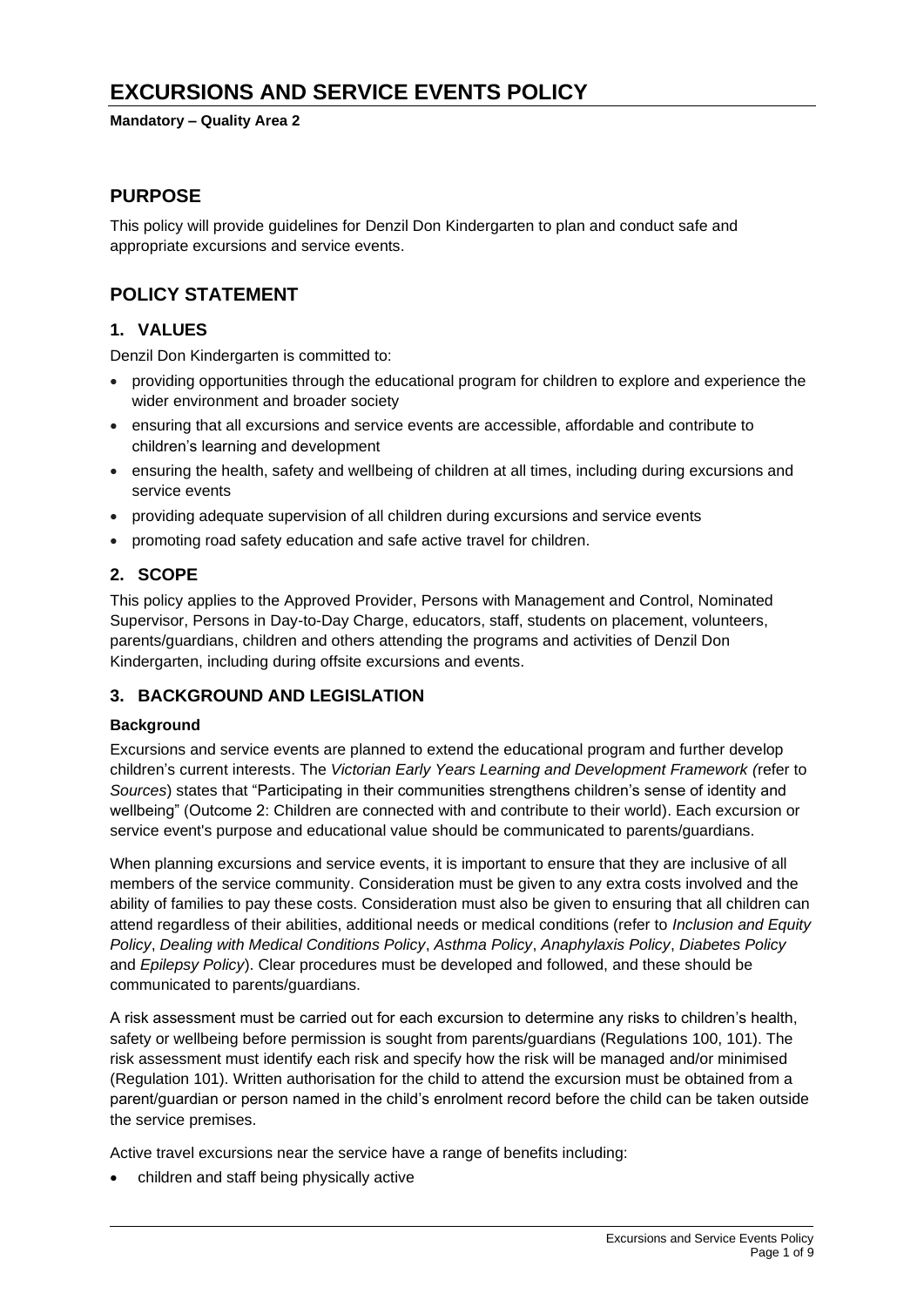- providing the opportunity to practice road safety
- engaging with the community.

Early childhood road safety education aims to reduce the risk of serious injury and death from road trauma. It also aims to lay the foundations for children to become safe and independent road and transport users. Road safety education is an important part of a holistic approach to keeping children safe around traffic and in the road environment. Effective traffic skills are best learned if they occur in a real environment i.e. using crossings and traffic lights.

#### **Legislation and standards**

Relevant legislation and standards include but are not limited to:

- *Education and Care Services National Law Act 2010*
- *Education and Care Services National Regulations 2011*
- *National Quality Standard*, including Quality Area 1: Educational Program and Practice and Quality Area 2: Children's Health and Safety

### **4. DEFINITIONS**

The terms defined in this section relate specifically to this policy. For commonly used terms e.g. Approved Provider, Nominated Supervisor, Regulatory Authority etc. refer to the *General Definitions* section on the kindergarten website.

**Adequate supervision (and supervision):** (in relation to this policy) supervision entails all children in all areas of the service, being in sight and/or hearing of an educator at all times including during toileting, rest and transition routines. Services are required to comply with the legislative requirements for educator-to-child ratios at all times. Supervision contributes to protecting children from hazards that may emerge in play, including hazards created by the equipment used.

Adequate supervision refers to constant, active and diligent supervision of every child at the service. Adequate supervision requires that educators are always in a position to observe each child, respond to individual needs and immediately intervene if necessary. Variables affecting supervision levels include:

- number, age and abilities of children
- number and positioning of educators
- current activity of each child
- areas in which the children are engaged in an activity (visibility and accessibility)
- developmental profile of each child and of the group of children
- experience, knowledge and skill of each educator
- need for educators to move between areas (effective communication strategies).

**Attendance Record:** record maintained by the service to record details of each child attending the service including name, time of arrival and departure, the signature of the person delivering and collecting the child or of the Nominated Supervisor or educator (Regulation 158(1)).

**Excursion:** an outing organised by the service. The written permission of parents/guardians or a person named on the child's enrolment record as having lawful authority must be obtained before educators/staff take children outside the service premises.

**Risk assessment:** (in the context of this policy) must identify and assess any hazard that poses a risk to a child's health, safety and/or wellbeing while on an excursion, and specify how these risks will be managed and/or minimised (Regulation 101). Risk assessments must consider:

- the proposed route and location of the excursion
- any water hazards (refer to *Water Safety Policy*)
- any risks associated with water-based activities (refer to *Water Safety Policy*)
- transport to and from the proposed location of the excursion (refer to *Occupational Health and Safety Policy*)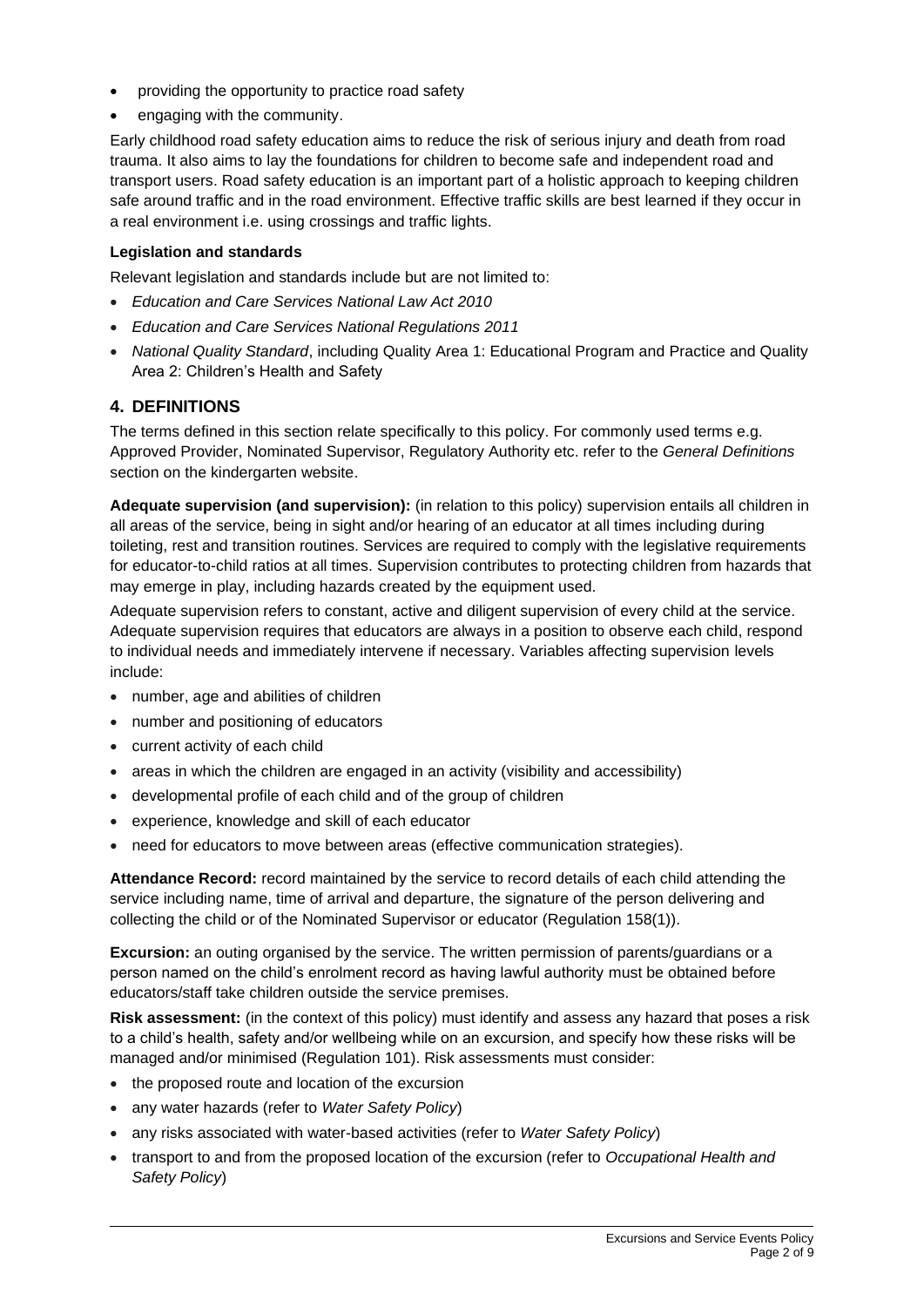- the number of adults and children participating in the excursion
- the number of educators or other responsible adults who will be providing supervision given the level of risk, and whether or not specialised skills are required (e.g. lifesaving skills)
- the proposed activities, and the impact of this on children with varying levels of ability, additional needs or medical conditions
- the proposed duration of the excursion, and the impact of this on children with varying levels of ability, additional needs or medical conditions
- any items/information that should be taken on the excursion e.g. first aid kit, emergency contact details for children, medication for children with known medical conditions (such as asthma, anaphylaxis and diabetes) and a mobile phone.

**Regular outing:** (in relation to education and care services) is an excursion (refer to *Definitions*) such as a walk, drive or trip to/from a location that the service visits regularly as part of its educational program, and where the circumstances covered by the risk assessment are the same on each trip. If an excursion is a regular outing, an authorisation from parents/guardians is only required to be obtained once every 12 months. A new authorisation is required if there is any change to the circumstances of the regular outing.

**Service event:** a special activity, event, visitor or entertainment organised by the education and care service that may be conducted as part of a regular session at the service premises or as an excursion.

## **5. SOURCES AND RELATED POLICIES**

#### **Sources**

- *Belonging, Being & Becoming – The Early Years Learning Framework for Australia*: [https://docs.education.gov.au/documents/belonging-being-becoming-early-years-learning](https://docs.education.gov.au/documents/belonging-being-becoming-early-years-learning-framework-australia)[framework-australia](https://docs.education.gov.au/documents/belonging-being-becoming-early-years-learning-framework-australia)
- *Guide to the National Quality Standard*, ACECQA: [www.acecqa.gov.au](http://www.acecqa.gov.au/)
- ELAA's Road Safety Education program [www.childroadsafety.org.au](http://childroadsafety.org.au/)
- *Victorian Early Years Learning and Development Framework*: [www.education.vic.gov.au](http://www.education.vic.gov.au/Pages/default.aspx)
- VicRoads: [www.vicroads.vic.gov.au](http://www.vicroads.vic.gov.au/)
- Child Health Promotion Research Centre & Edith Cowan University (2012) *National Practices for Early Childhood Road Safety Education*: [https://childroadsafety.org.au/assets/Research/National-](https://childroadsafety.org.au/assets/Research/National-Practices-for-EC-RSE.pdf)[Practices-for-EC-RSE.pdf](https://childroadsafety.org.au/assets/Research/National-Practices-for-EC-RSE.pdf)

#### **Service policies**

- *Acceptance and Refusal of Authorisations Policy*
- *Administration of First Aid Policy*
- *Administration of Medication Policy*
- *Anaphylaxis Policy*
- *Asthma Policy*
- *Code of Conduct Policy*
- *Curriculum Development Policy*
- *Dealing with Medical Conditions Policy*
- *Delivery and Collection of Children Policy*
- *Diabetes Policy*
- *Emergency and Evacuation Policy*
- *Enrolment and Orientation Policy*
- *Epilepsy Policy*
- *Fees Policy*
- *Food Safety Policy*
- *Hygiene Policy*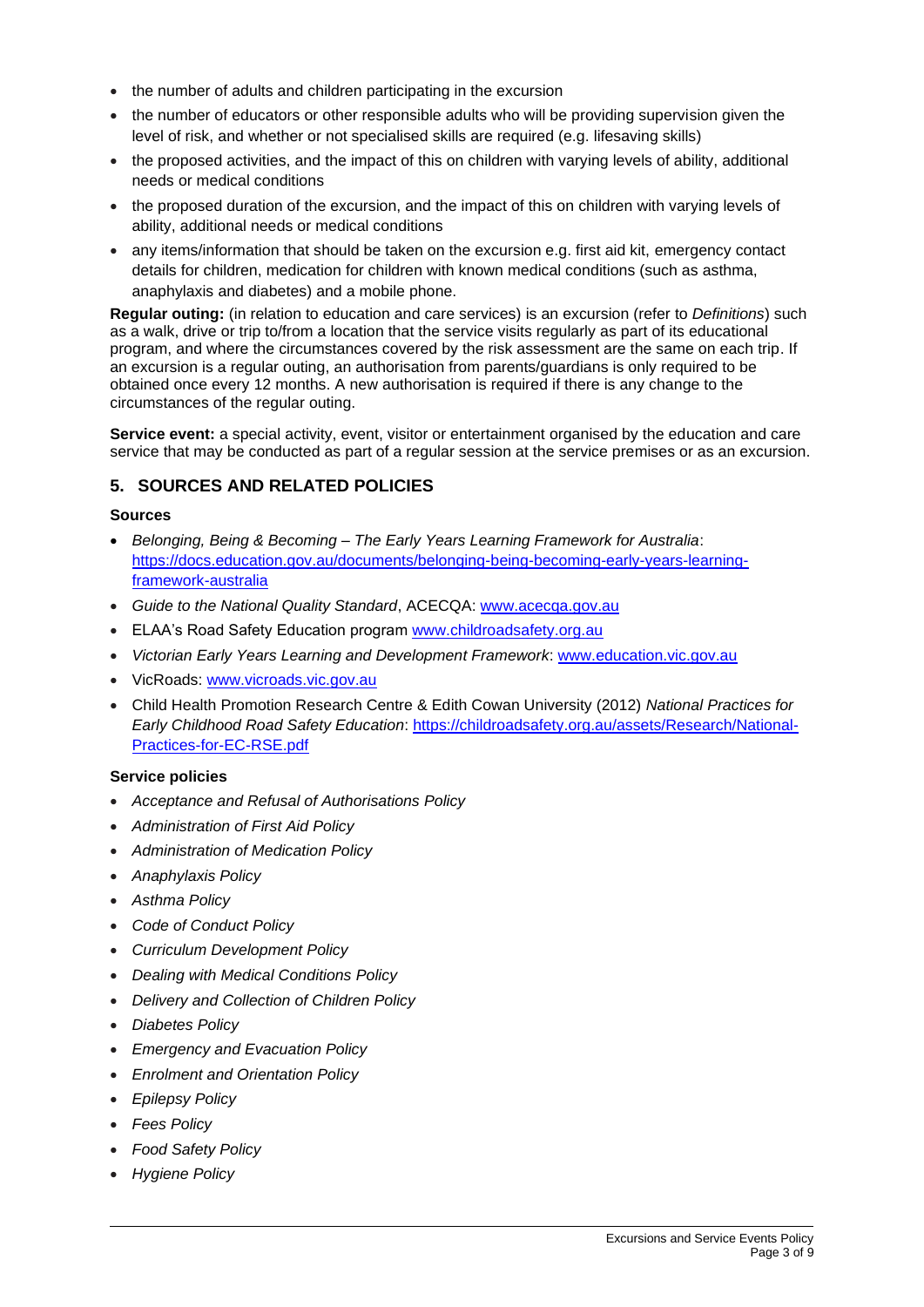- *Incident, Injury, Trauma and Illness Policy*
- *Inclusion and Equity Policy*
- *Interactions with Children Policy*
- *Nutrition and Active Play Policy*
- *Occupational Health and Safety Policy*
- *Participation of Volunteers and Students Policy*
- *Privacy policy*
- *Road Safety and Safe Transport Policy*
- *Sun Protection Policy*
- *Supervision of Children Policy*
- *Water Safety Policy*

## **PROCEDURES**

#### **The Approved Provider and Persons with Management and Control are responsible for:**

- developing an *Excursions and Service Events Policy* in consultation with the Nominated Supervisor, staff and parents/guardians at the service
- ensuring that staff, volunteers, students and others at the service are provided with a copy of the *Excursions and Service Events Policy* and comply with its requirements
- ensuring that all parents/guardians have completed, signed and dated their child's enrolment form (refer to *Enrolment and Orientation Policy*) including details of persons able to authorise an educator to take their child outside the service premises (Regulation 160, 161)
- ensuring that parents/guardians or persons named in the enrolment record have provided written authorisation within the past 12 months where the service is to take the child on regular outings (refer to *Definitions*) and that this authorisation is kept in the child's enrolment record (Regulation 161) (refer to Attachment 1 – Developing an excursion/service event authorisation form)
- ensuring that a child does not leave the service premises on an excursion unless prior written authorisation has been provided by the parent/guardian or person named in the child's enrolment record, and that the authorisation includes all details required under Regulation 102(4) (refer to Attachment 1 – Developing an excursion/service event authorisation form)
- ensuring that the number of children attending an excursion does not exceed the number for which service approval has been granted on that day
- ensuring that children are adequately supervised (refer to *Definitions*) at all times
- ensuring that educator-to-child ratios are maintained at all times, including during excursions and service events (Regulations 123)
- ensuring that parents/guardians, volunteers, students and all adults participating in an excursion are adequately supervised at all times and are not left with sole supervision of individual children or groups of children (refer to *Participation of Volunteers and Students Policy*)
- ensuring that a risk assessment (refer to *Definitions*) is carried out for an excursion (in accordance with Regulation 101) before authorisation is sought from parents/guardians (Regulation 100)
- ensuring the risk assessment (refer to *Definitions*) identifies and assesses the risks, specifies how these will be managed and/or minimised, and includes all details required by Regulation 101
- developing strategies to improve children's safety in high-risk situations such as excursions near water or near a road (refer to *Supervision of Children Policy*, *Water Safety Policy* and *Road Safety and Safe Transport Policy*)
- ensuring that staff comply with the service's *Road Safety and Safe Transport Policy*
- encouraging parents/guardians to comply with the service's *Road Safety and Safe Transport Policy*
- ensuring that excursions and service events are based on the educational program and meet the needs and interests of children and families at the service (refer to *Curriculum Development Policy*)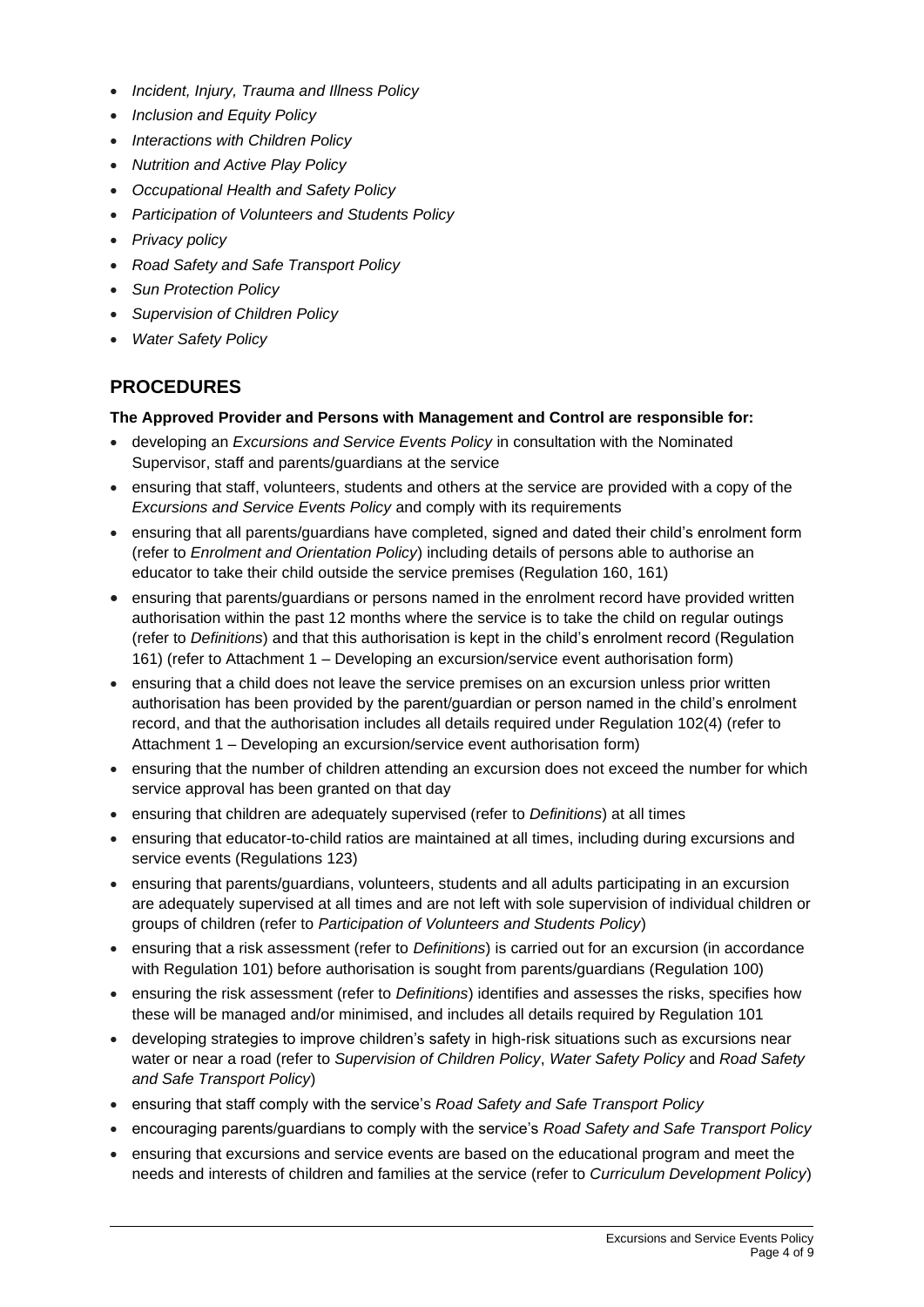- ensuring that there is a clear purpose and educational value to each excursion or service event and that this is communicated to parents/guardians
- considering the financial ability of families before deciding on an excursion/service event that would require an additional charge. Events that can be planned ahead of time should be included as an expenditure item in the service's budget and, as a result, will not incur additional charges (refer to *Fees Policy*)
- ensuring that proposed excursions/service events are inclusive of all children regardless of their abilities, additional needs or medical conditions (refer to *Inclusion and Equity Policy*, *Dealing with Medical Conditions Policy*, *Asthma Policy*, *Anaphylaxis Policy*, *Diabetes Policy* and *Epilepsy Policy*)
- ensuring strategies are in place to provide an accurate attendance record (refer to *Definitions*) for children attending an excursion, and for children remaining at the service while an excursion is happening
- ensuring strategies are in place to ensure there is an accurate list of all adults participating in an excursion, including parents/guardians, volunteers and students, with contact details for each individual
- ensuring that each child's medication and current medical management plan is taken on excursions and other offsite activities (refer to *Dealing with Medical Conditions Policy*, *Asthma Policy*, *Anaphylaxis Policy*, *Diabetes Policy* and *Epilepsy Policy*)
- providing and maintaining a portable first aid kit that can be taken on excursions and other offsite activities
- providing portable first aid kits that contain the required medication for dealing with medical conditions
- providing a mobile phone to enable contact with parents/guardians and emergency services in the event of an incident, injury, trauma or illness (Regulation 98)
- ensuring emergency contact details for each child are taken on excursions for notification in the event of an incident, injury, trauma or illness.

### **The Nominated Supervisor and Persons in Day-to-Day Charge are responsible for:**

- developing an *Excursions and Service Events Policy* in consultation with the Approved Provider, staff and parents/guardians at the service
- ensuring educators, staff, parents/guardians, volunteers, students and others at the service are provided with a copy of the *Excursions and Service Events Policy* and comply with its requirements
- ensuring a child does not leave the service premises on an excursion unless prior written authorisation has been provided by the parent/guardian or person named in the child's enrolment record, and that the authorisation includes all details required under Regulation 102(4) (refer to Attachment 1 – Developing an excursion/service event authorisation form)
- ensuring children are adequately supervised (refer to *Definitions*) at all times
- ensuring educator-to-child ratios are maintained at all times, including during excursions and service events (Regulations 123)
- ensuring only educators who are working directly with children are included in educator-to-child ratios
- ensuring that parents/guardians, volunteers, students and all adults participating in an excursion are adequately supervised at all times and are not left with sole supervision of individual children or groups of children (refer to *Participation of Volunteers and Students Policy*)
- ensuring a risk assessment (refer to *Definitions*) is carried out for an excursion (in accordance with Regulation 101) before authorisation is sought from parents/guardians (Regulation 100)
- ensuring the risk assessment (refer to *Definitions*) identifies and assesses the risks, specifies how these will be managed and/or minimised, and includes all details required by Regulation 101
- developing strategies to improve children's safety in high-risk situations such as excursions near water or a road (refer to *Supervision of Children Policy, Water Safety Policy* and *Road Safety and Safe Transport Policy*)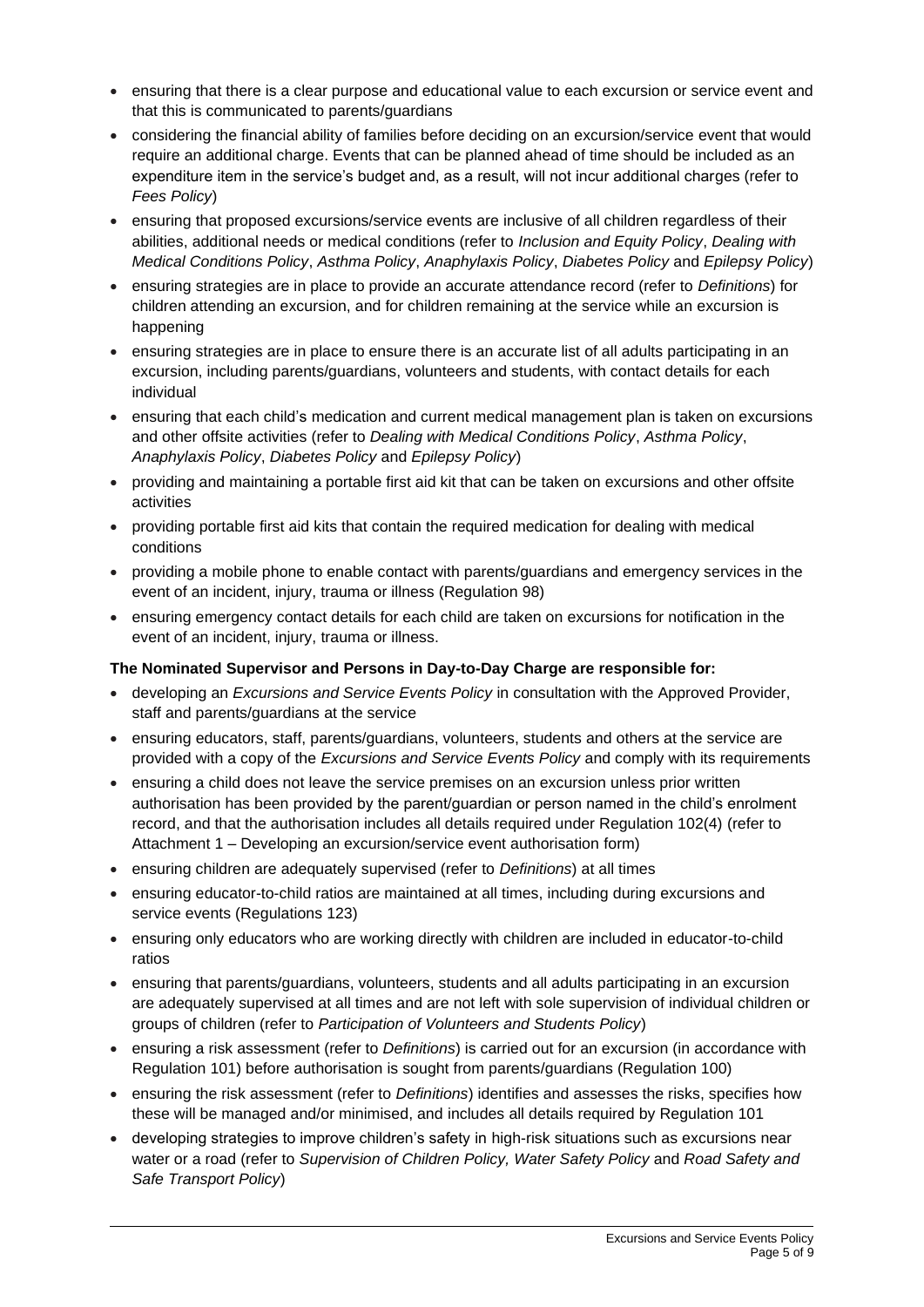- ensuring educators and staff comply with the service's *Road Safety and Safe Transport Policy*
- encouraging parents/guardians to comply with the service's *Road Safety and Safe Transport Policy*
- providing road safety education as part of the curriculum
- where appropriate, taking walking excursions in the local community to promote physical activity, safe active travel and community connectedness
- ensuring that excursions and service events are based on an approved learning framework, the developmental needs, interests and experiences of each child, and take into account the individual differences of each child (refer to *Curriculum Development Policy*)
- ensuring the purpose and educational value of each excursion or service event is communicated to parents/guardians
- considering the financial ability of families before deciding on an excursion/service event that would require an additional charge. Events that can be planned ahead of time should be included as an expenditure item in the service's budget and, as a result, will not incur additional charges (refer to *Fees Policy*)
- ensuring that proposed excursions/service events are inclusive of all children regardless of their abilities, additional needs or medical conditions (refer to *Inclusion and Equity Policy*, *Dealing with Medical Conditions Policy*, *Asthma Policy*, *Anaphylaxis Policy*, *Diabetes Policy* and *Epilepsy Policy*)
- ensuring an accurate attendance record (refer to *Definitions*) is kept for children attending an excursion, and for children remaining at the service while an excursion is happening
- ensuring that there is an accurate list of all adults participating in an excursion, including parents/guardians, volunteers and students, with contact details for each individual
- ensuring that each child's medication and current medical management plan is taken on excursions and other offsite activities (refer to *Dealing with Medical Conditions Policy, Asthma Policy*, *Anaphylaxis Policy*, *Diabetes Policy* and *Epilepsy Policy*)
- ensuring that a portable first aid kit (including required medication for dealing with medical conditions) is taken on excursions and other offsite activities
- ensuring a mobile phone, the emergency contact details for each child are taken on excursions for notification in the event of an incident, injury, trauma or illness
- ensuring sunscreen (if required) is taken on excursions and is available as required for service events and that outdoor excursion venues provide adequate shade
- displaying a notice at the service indicating that children are on an excursion, including the location of the excursion and expected time of return to the service.

#### **All Staff are responsible for:**

- contributing to the development of an *Excursions and Service Events Policy* reading and complying with the requirements of the *Excursions and Service Events Policy*
- providing parents/guardians or a person named in the child's enrolment record with an excursion/service event authorisation form
- checking that a parent/guardian or person named in the child's enrolment record has completed, signed and dated the excursion/service event authorisation form before the excursion
- allowing a child to participate in an excursion or service event only with the written authorisation of a parent/guardian or person named in the child's enrolment record
- maintaining the required educator-to-child ratios at all times, and adequately supervising (refer to *Definitions*) children during excursions and service events
- adequately supervising parents/guardians, volunteers, students and all adults participating in an excursion, and ensuring that they are not left with sole supervision of individual children or groups of children (refer to *Participation of Volunteers and Students Policy*)
- undertaking a risk assessment (refer to *Definitions*) for an excursion or service event before obtaining written authorisation from parents/guardians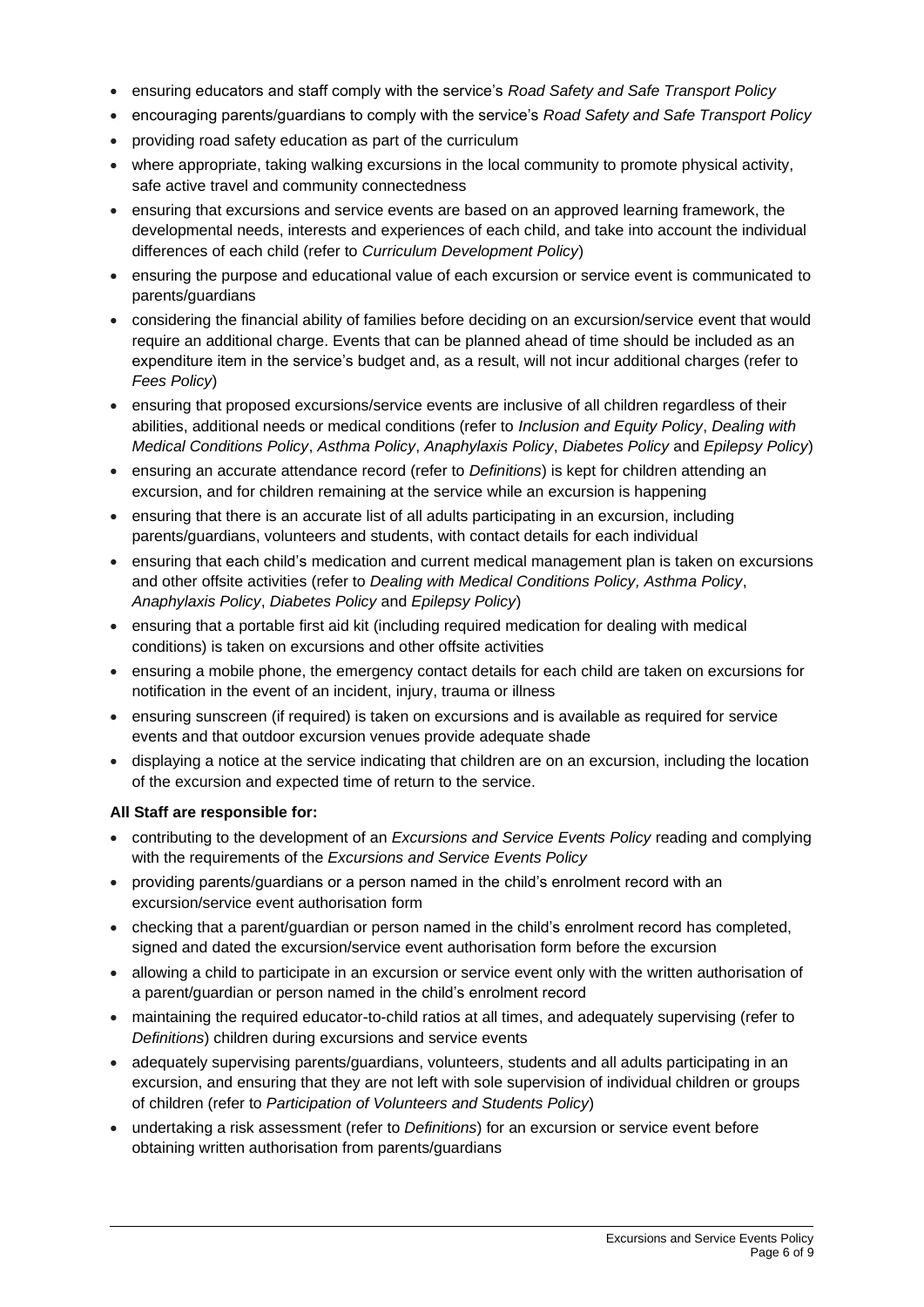- ensuring the risk assessment (refer to *Definitions*) identifies and assesses the risks, specifies how they will be managed and/or minimised, and includes all details required by Regulation 101
- implementing strategies to improve children's safety in high-risk situations such as excursions near water or a road (refer to *Supervision of Children Policy, Water Safety Policy* and *Road Safety and Safe Transport Policy*)
- complying with the service's *Road Safety and Safe Transport Policy*
- developing excursions and service events based on an approved learning framework, the developmental needs, interests and experiences of each child, and the individual differences of each child (refer to *Curriculum Development Policy*)
- providing road safety education as part of the curriculum
- taking walking excursions in the local community to promote physical activity, safe active travel and community connectedness
- communicating the purpose and educational value of each excursion or service event to parents/guardians
- supporting all children to participate in excursions and service events regardless of their abilities, additional needs or medical conditions (refer to *Inclusion and Equity Policy*, *Dealing with Medical Conditions Policy*, *Asthma Policy*, *Anaphylaxis Policy*, *Diabetes Policy* and *Epilepsy Policy*)
- taking each child's medication and current medical management plan on excursions and other offsite activities (refer to *Dealing with Medical Conditions Policy*, *Asthma Policy*, *Anaphylaxis Policy*, *Diabetes Policy* and *Epilepsy Policy*)
- taking a portable first aid kit (including required medication for dealing with medical conditions) on excursions and other offsite activities
- keeping an accurate attendance record (refer to *Definitions*) of children attending excursions, and for children remaining at the service while an excursion is happening
- keeping an accurate list of all adults participating in an excursion, including parents/guardians, volunteers and students, with contact details for each individual
- taking a mobile phone, a copy of the attendance record, emergency contact details for each child on excursions for notification in the event of an incident, injury, trauma or illness
- taking sunscreen (if required) on excursions/service events
- discussing the aims and objectives of the excursion or service event, and items of special interest, with children before undertaking the activity
- informing parents/guardians of items required by children for the excursion or service event e.g. snack/lunch, sunscreen, coat etc.

### **Parents/guardians are responsible for:**

- reading and complying with the requirements of this *Excursions and Service Events Policy*
- completing and signing the authorised nominee section (refer to *Definitions*) of their child's enrolment form (refer to *Enrolment and Orientation Policy*) before their child commences at the service
- completing, signing and dating excursion/service event authorisation forms
- providing written authorisation for their child to leave the service premises on regular outings (see *Definitions*)
- reading the details of the excursion or service event provided by the service and asking for additional information if required
- providing items required by their child for the excursion or service event e.g. snack/lunch, sunscreen, coat.
- understanding that, if they participate in an excursion or service event as a volunteer, they will be under the immediate supervision of an educator or the Approved Provider at all times
- if participating in an excursion or service event, informing an educator immediately if a child appears to be missing from the group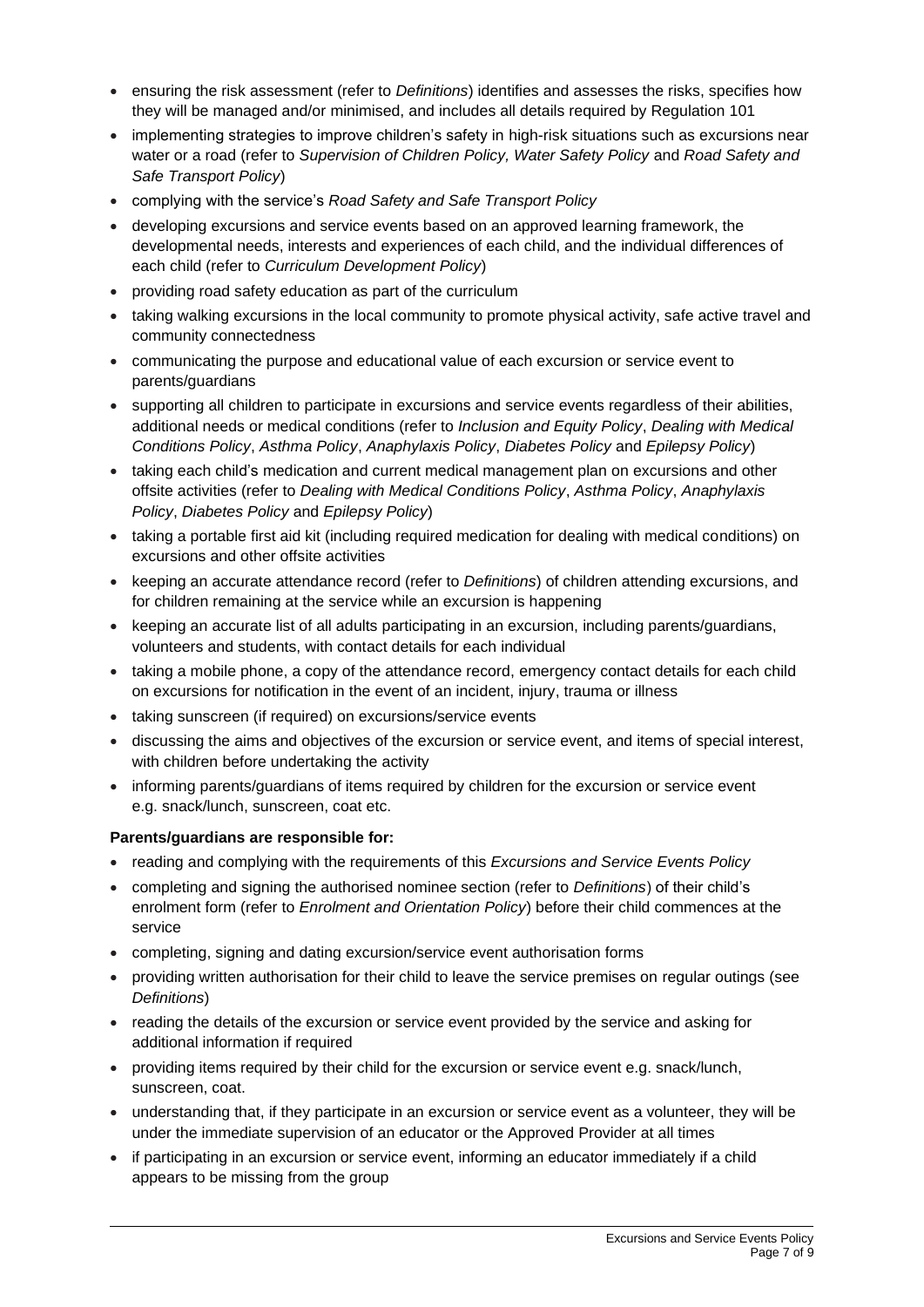- supervising and caring for other children in their care who are not enrolled in the program
- complying with all service policies while participating in an excursion or service event including the *Code of Conduct Policy*, *Road Safety and Safe Transport Policy, Sun Protection Policy* and *Hygiene Policy.*

**Volunteers and students, while at the service, are responsible for following this policy and its procedures.**

## **EVALUATION**

To assess whether the values and purposes of the policy have been achieved, the Approved Provider will:

- regularly seek feedback from everyone affected by the policy regarding its effectiveness
- monitor the implementation, compliance, complaints and incidents in relation to this policy
- keep the policy up to date with current legislation, research, policy and best practice
- revise the policy and procedures as part of the service's policy review cycle, or as required
- notify parents/guardians at least 14 days before making any changes to this policy or its procedures unless a lesser period is necessary because of a risk.

## **ATTACHMENTS**

• Attachment 1: Developing an excursion/service event authorisation form

## **AUTHORISATION**

This policy was adopted by the Approved Provider of Denzil Don Kindergarten on 01/02/2022.

**REVIEW DATE:** 01 / FEBRUARY / 2024